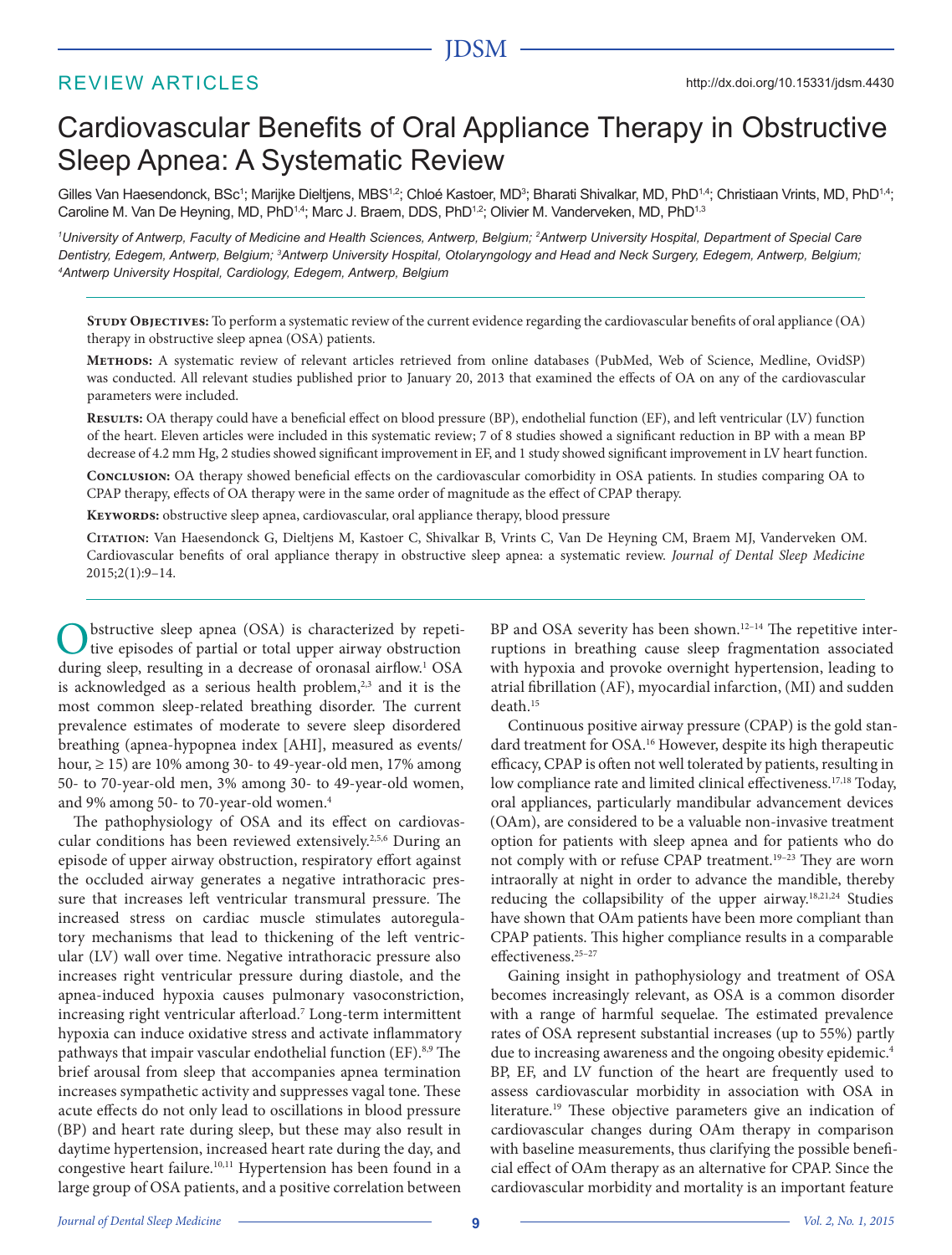in OSA, we performed a systematic review of articles studying cardiovascular changes during OAm therapy to expose the value of OAm.

# **METHODS**

| <b>Table 1</b> —Overview of search terms.                                                                                            |                         |
|--------------------------------------------------------------------------------------------------------------------------------------|-------------------------|
| <b>Search terms</b>                                                                                                                  | <b>Results</b><br>found |
| Obstructive Sleep Apnea AND oral appliance AND<br>blood pressure                                                                     | 54                      |
| Obstructive Sleep Apnea AND oral appliance AND<br>cardiovascular                                                                     | 40                      |
| Obstructive Sleep Apnea AND oral appliance<br>AND (cardiovascular benefit OR cardiovascular<br>improvement OR cardiovascular impact) | 15                      |
| Obstructive Sleep Apnea AND mandibular<br>advancement AND blood pressure                                                             | 35                      |



We searched 4 online databases: Pubmed, Web of Science, Medline and OvidSP. All relevant studies published prior to January 20, 2013, that examined the effects of OAm on any of the cardiovascular parameters were included. Using the results produced by the search terms listed in Table 1, a first selection was made based on the content of the title and abstract.

A second selection was then based on the evaluation of the content of the manuscripts. Studies that investigated noncardiovascular effects of OAm or studies that did not include any oral appliance arm were excluded. Figure 1 explains the search strategy in detail. Finally, a total of 11 studies could be included in the present review. Because the topic of this literature study is relatively new, no exclusions were made based on publication date; all studies were published after 2003.

## **Systematic Review**

## *Apnea-Hypopnea Index (AHI)*

One way to measure the outcome of OAm therapy is using the apnea-hypopnea index (AHI) that represents the number of apneas and hypopneas per hour of sleep. An obstructive apnea is defined as an interruption in nocturnal breathing  $\geq 10$  sec despite continued respiratory effort. Hypopneas are abnormal respiratory events lasting  $\geq 10$  sec with  $\geq 30\%$  reduction in thoracoabdominal movement or airflow, and with  $\geq 4\%$  oxygen desaturation.28 Therefore, several studies not only described the cardiovascular effect of OAm, but also the change in AHI after OAm therapy. Table 2 represents the mean AHI values of the different studies.

# *Blood Pressure (BP)*

As previously mentioned, there is a positive correlation between BP and OSA severity expressed in terms of AHI. The following studies investigated the effect of OAm therapy on a decrease in BP values.

In a randomized clinical trial protocol, Gotsopoulos et al.29 examined the BP of 61 patients diagnosed with OSA  $(AHI \geq 10/h)$  before and after 4 weeks of OAm treatment. The control group was treated with an OAm without mandibular protrusion. They found a significant reduction of 24-h diastolic blood pressure (DBP) after OAm therapy in comparison to the control group, mainly due to the effect of therapy on daytime DBP. Daytime BP values with OAm were significantly lower than those of the control group: systolic blood pressure (SBP)  $-3.3 \pm 1.1$  mm Hg, DBP  $-3.4 \pm 0.9$  mm Hg and mean arterial pressure (MAP)  $-3.6 \pm 0.9$  mm Hg. The 24-h heart rate (HR) was reduced in comparison to the control group, which was caused by a daytime HR reduction of  $4 \pm 1$  beats per minute in comparison to the control group. The BP reduction after OAm therapy was most pronounced in the early morning, when the risk of a myocardial infarction is highest.<sup>23,30</sup>

Barnes et al.<sup>31</sup> examined 114 patients with mild to moderate OSA ( $5/h < AHI \leq 30/h$ ). In this RCT, patients were treated with CPAP, OAm, and placebo for 3 months each. Eighty patients completed all 3 treatments. Patients treated with OAm showed a significant decrease in DBP at night (−2.2 ± 0.7 mm Hg). A significant number of the patients who did not show a BP dip at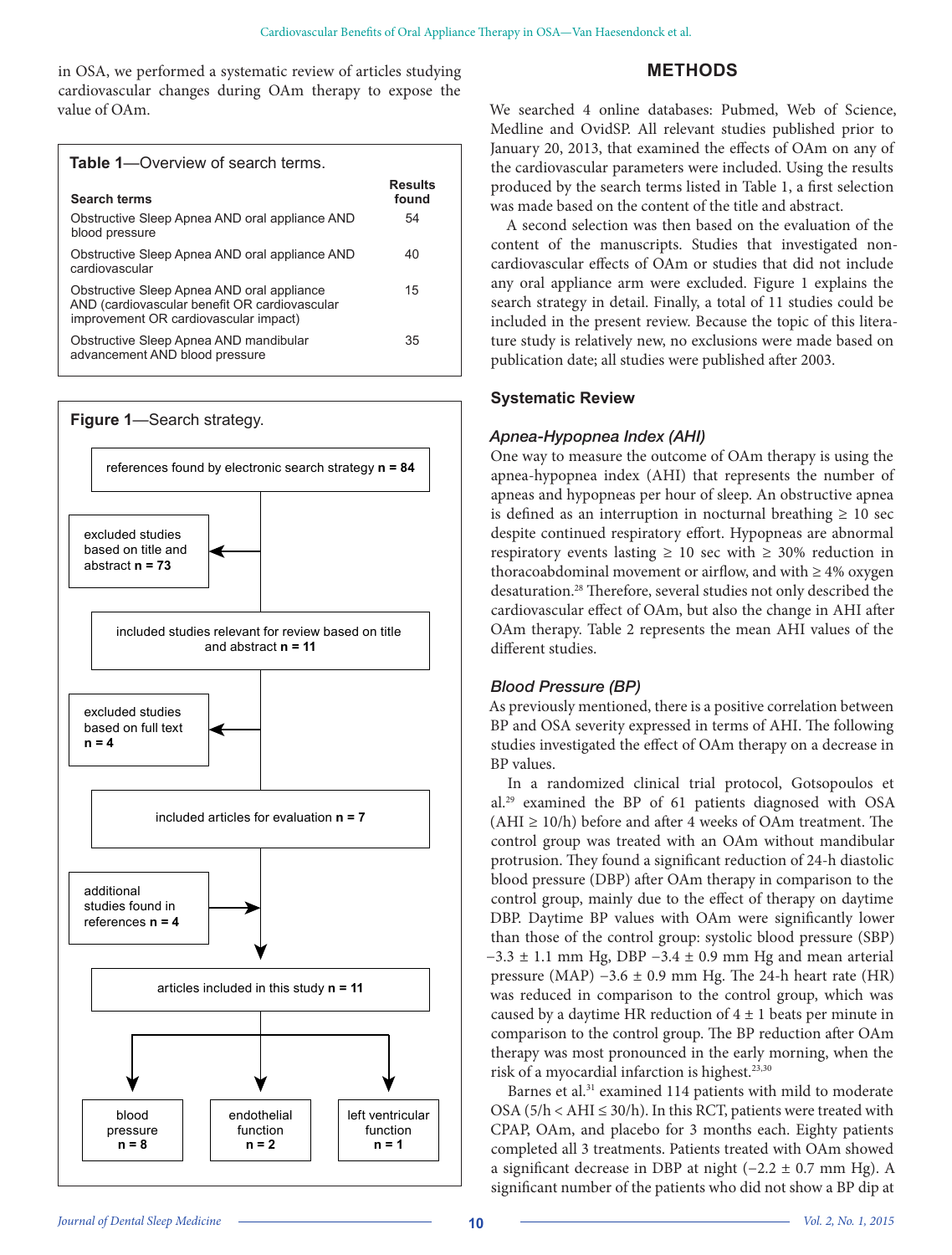**Table 2**—Summary of OAm treatment studies assessing blood pressure parameters.

|                                                                                                                                                           |      |     | Age<br>(mean |            | <b>BMI</b><br>(mean | <b>Duration</b><br>οf | <b>Method</b><br>of BP | <b>Mean SBP</b><br>change | Study       | Pre AHI/h   | Post AHI/h                       |     |
|-----------------------------------------------------------------------------------------------------------------------------------------------------------|------|-----|--------------|------------|---------------------|-----------------------|------------------------|---------------------------|-------------|-------------|----------------------------------|-----|
| Study                                                                                                                                                     | Year | N   | ± SD)        | % Male (N) | ± SD)               | intervention          | measurement            | (mm HG)                   | <b>Type</b> |             | $(mean \pm SD)$ (mean $\pm SD$ ) | Δ%  |
| Gotsopoulos et al. <sup>29</sup>                                                                                                                          | 2004 | 61  | $48 \pm 11$  | 79% (53)   | $28 \pm 5$          | 4 weeks               | $24-h$                 | $-3$                      | <b>RCT</b>  | $28 \pm 17$ | $12 \pm 2$                       | 57% |
| Barnes et al. <sup>31</sup>                                                                                                                               | 2004 | 114 | 46           | 79% (67)   | 31                  | 12 weeks              | $24-h$                 | $\mathbf 0$               | <b>RCT</b>  | $21 \pm 11$ | $14 \pm 10$                      | 34% |
| Yoshida et al. <sup>32</sup>                                                                                                                              | 2006 | 161 | $54 \pm 14$  | 75% (121)  | $25 \pm 4$          | 15 weeks              | Clinical               | $-5$                      | case series | $18 \pm 14$ | 6±6                              | 68% |
| Otsuka et al. <sup>33</sup>                                                                                                                               | 2006 | 11  | $52 \pm 7$   | 73% (8)    | $29 \pm 4$          | 32 weeks              | $20-h$                 | $-5$                      | case series | $25 \pm 20$ | 6±4                              | 75% |
| Andrén et al. <sup>34</sup>                                                                                                                               | 2009 | 29  | 57           | 62% (18)   | $29 \pm 4$          | 3 years               | Clinical               | $-14$                     | case series | $16 \pm 9$  | $4 \pm 3$                        | 75% |
| Andrén et al. <sup>35</sup>                                                                                                                               | 2013 | 72  | $58 \pm 8$   | 79% (57)   | $29 \pm 4$          | 3 months              | $24-h$                 | $-2$                      | <b>RCT</b>  | $23 \pm 16$ | $8 \pm 6$                        | 66% |
| Lam et al. $36$                                                                                                                                           | 2007 | 34  | 45           | 76% (26)   | 27                  | 10 weeks              | Clinical               | $-1$                      | case series | $21 \pm 10$ | $11 \pm 10$                      | 49% |
| Phillips et al. <sup>25</sup>                                                                                                                             | 2013 | 108 | $49 \pm 11$  | 81% (87)   | $29 \pm 5$          | 1 month               | $24-h$                 | $-2$                      | <b>RCT</b>  | $26 \pm 12$ | $11 \pm 12$                      | 56% |
| SD standard deviation: 24-h (or 20-h) automatic RP measurement during 24 hours a day (or 20 h); Clinical RP measurement manual or electric: RML hody mass |      |     |              |            |                     |                       |                        |                           |             |             |                                  |     |

SD, standard deviation; 24-h (or 20-h), automatic BP measurement during 24 hours a day (or 20 h); Clinical, BP measurement manual or electric; BMI, body mass index (kg/m<sup>2</sup>); AHI, apnea-hypopnea index; RCT, randomized controlled trial.

night prior to treatment—a sign associated with OSA—regained this BP dip after OAm therapy. This effect was not found with placebo or CPAP treatment.

Yoshida et al.<sup>32</sup> examined 161 patients in a non-controlled study. These patients were treated for 2 months with OAm. Their BP values before and after treatment were compared. SBP ( $-4.5 \pm 7.4$  mm Hg), DBP ( $-3.0 \pm 6.3$  mm Hg), and MAP (−3.7 ± 6.1 mm Hg) all decreased significantly during OAm therapy. MAP response significantly correlated with baseline BP and AHI reduction. These results emphasize the importance of effective OSA therapy in the treatment of high BP.

Otsuka et al.33 studied 11 patients diagnosed with OSA. In this non-controlled study, all patients were treated with OAm, and their BP values were measured before and after titration up to two-thirds of maximum mandibular protrusion. The mean time between these 2 measurements was 5.2 months. They found significant changes in 20-h BP values after OAm therapy: 20-h DBP decreased from  $79.5 \pm 5.5$  to  $74.6 \pm 6.0$  mm Hg, and 20-h MAP decreased from  $95.9 \pm 5.4$  to  $91.2 \pm 5.9$ mm Hg. The 20-h SBP did not change significantly. BP values also changed significantly during sleep: SBP decreased from 118.4  $\pm$  10.0 to 113.7  $\pm$  9.1 mm Hg, DBP decreased from 71.6  $\pm$  8.0 to 67.2  $\pm$  7.9 mm Hg, and MAP decreased from  $88.4 \pm 8.0$  to  $83.9 \pm 7.5$  mm Hg. In this study, there also were decreases in early morning BP values, although these daytime changes were not significant.

Andrén et al.<sup>34</sup> examined 29 patients diagnosed with OSA in a non-controlled study. BP was measured before OAm treatment, after 3 months of treatment and after 3 years of treatment. SBP showed a decrease from 154.9 ± 20.2 before treatment to 140.6 ± 15.9 after 3 months and 139.4 ± 17.5 mm Hg after 3 years of OAm use. DBP decreased from 88.4 ± 10.1 before treatment to 79.8  $\pm$  9.9 after 3 months and 78.1  $\pm$  8.9 after 3 years of OAm use. The changes after 3 months and 3 years of therapy were significantly different from baseline.

Andrén et al.<sup>35</sup> examined 70 patients diagnosed with OSA and systemic hypertension in an RCT. The study group was treated for 3 months with an OAm with mandibular protrusion and the control group with an OAm without mandibular protrusion. The 24-h BP was measured before and after treatment. BP values of the study group decreased slightly but not significantly in comparison to the control group. The greatest change was seen in the 24-h SBP, with a mean reduction of 1.8 mm Hg in comparison to the control group. The BP changes

were higher after exclusion of patients with normal baseline BP and also after exclusion of patients with  $AHI \leq 15/h$ .

In the study by Lam et al.,<sup>36</sup> 101 patients were randomized in 3 groups: an OAm group, a CPAP group and a group in which only conservative measures were taken. All patients underwent a full polysomnographic examination before and after intervention, which was maintained for 10 weeks in each group. CPAP as well as OAm decreased early morning DBP significantly in comparison to baseline values, but there was no obvious difference between these 2 groups.

Phillips et al.<sup>25</sup> studied the BP values of 102 OSA patients. Patients were divided into 2 equal groups and treated for 1 month with either OAm or CPAP. Thereafter, a 2-week washout period was scheduled and then patients were treated for 1 month with the other therapy. The authors found a reduction in MAP after 1 month of treatment for both therapies, but there was no significant difference between them. There was no significant reduction in mean BP after 1 month of therapy. These similar results were explained by the greater efficacy of CPAP and the greater compliance with OAm therapy.

A summary of OAm treatment studies assessing BP parameters is given in Table 2. In 8 studies, BP of 590 OSA patients was monitored, with a mean BP decrease of 4.2 mm Hg during OAm therapy.

#### *Endothelial Function*

Although OSA patients may not show signs of cardiovascular disease, they do show early signs of atherosclerosis, such as endothelial dysfunction (ED), increase in intima thickness, increased carotis diameter and increased biomarkers of oxidative stress and inflammation.<sup>8,37-41</sup> These signs are significantly correlated with OSA severity.<sup>37,39,40,42-46</sup>

Itzhaki et al.<sup>47</sup> examined oxidative stress and EF after 3 months and after 1 year of OAm therapy in a controlled study. The study group consisted of 16 patients, 12 of whom completed the 1-year evaluation. The control group consisted of 9 patients, and the study also used a reference group of 10 patients without OSA (AHI  $\leq$  10/h). The reactive hyperemia peripheral arterial tonometry (RH-PAT) was measured and represents EF. This value improved from  $1.77 \pm 0.4$  to  $2.1 \pm 0.4$  after 3 months and to  $2.0 \pm 0.3$  after 1 year of treatment. The results under OAm therapy did not differ significantly from those of the reference group. The thiobarbituric acid-reactive substance (TBARS) also was measured, representing the oxidative stress, and was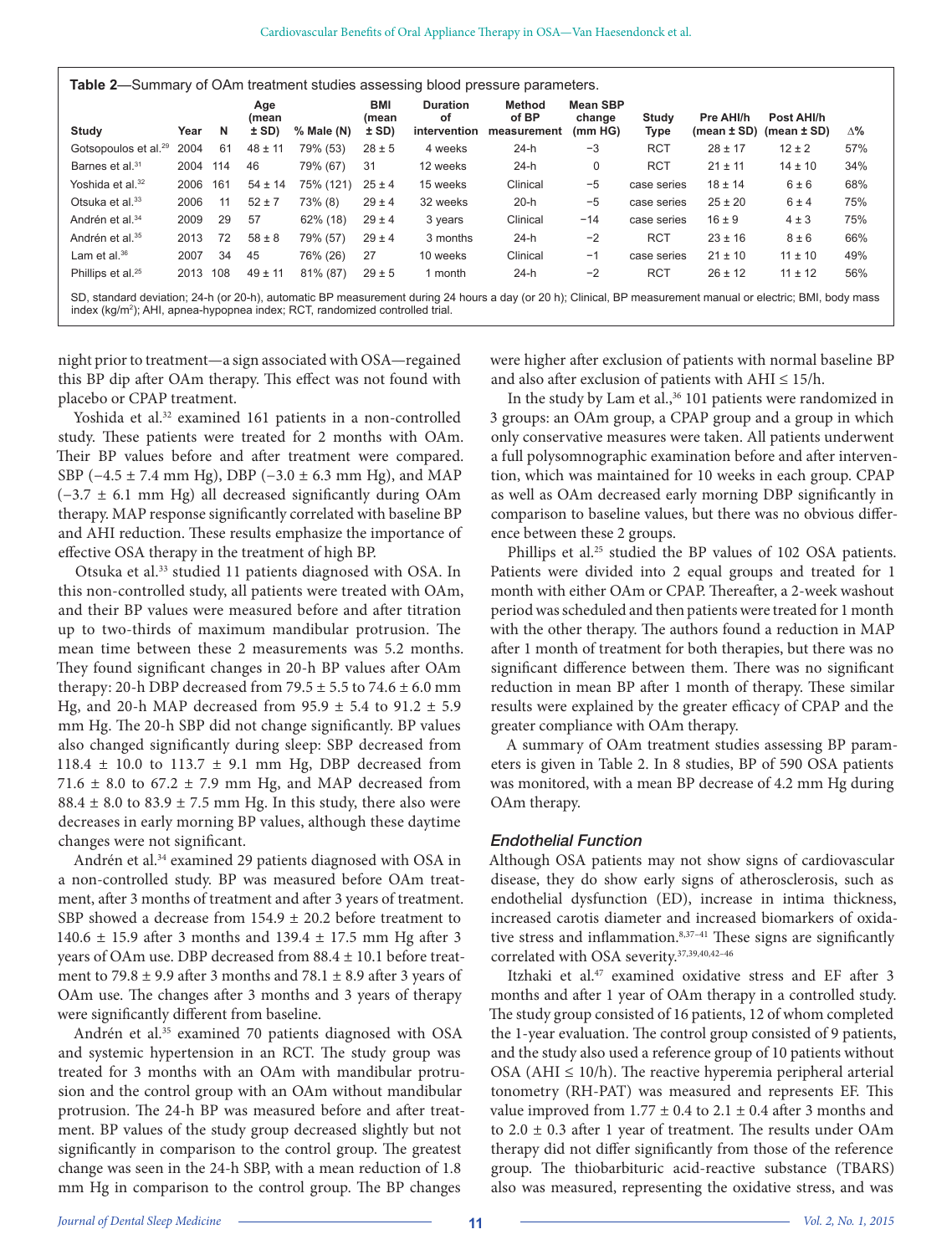expressed in nanomole malondialdehyde per milliliter plasma. The TBARS value decreased from  $18.8 \pm 6.2$  to  $15.8 \pm 3.9$  after 3 months and remained at  $15.5 \pm 3.2$  after 1 year. There was a correlation between the change in AHI, EF, and TBARS values.

Trzepizur et al.<sup>48</sup> examined the microvascular endothelial function (MVEF) in a study group of 12 patients and a control group of 9 patients (AHI < 15/h). MVEF was measured with laser Doppler flowmetry combined with acetylcholine (ACh) and sodium nitroprusside (SNP) iontophoresis. Cutaneous vascular conductance (CVC) was expressed in AU/mm Hg. CVC values were measured before OAm and CPAP treatment and were compared to control group values and posttreatment values. Baseline CVC did not differ between the control group and the study group before OAm treatment. CVC measurements with ACh showed a significantly higher CVC peak in the control group being 3.8 multiple of baseline conductance (MBC) in comparison to the study group for OAm treatment (2.3 MBC). Correlation analysis of the study and control groups showed that ACh-induced CVC peak was negatively correlated to AHI. CVC values of the study group increased in comparison to baseline after OAm treatment. There was a significant increase in ACh-induced CVC peak after OAm treatment. An increase in SNP-induced CVC peak was also found but was not significant.

Both studies show that EF is correlated to AHI, which emphasizes the importance of an optimal treatment of OSA patients.

#### *Left Ventricle*

In patients without cardiovascular diseases, OSA is associated with an elevated incidence of both diastolic and systolic dysfunction and left ventricular hypertrophy.

Hoekema et al.<sup>49</sup> examined the left ventricle (LV) function of 28 patients with mild to moderate OSA (AHI < 20/h) before and after 2–3 months of OAm (15 patients) or CPAP (13 patients) therapy. They evaluated LV function with echocardiography and measurements of the amino-terminal fragment of the pro-brain natriuretic peptide (NT-pro-BNP). The echocardiographic values after OAm treatment were not significantly different from the values before treatment. The concentration NP, which reflects left ventricular wall stress, decreased significantly after OAm treatment; this value increased after CPAP treatment. The changes in these values suggest improved cardiac function after OAm therapy.

Less research was performed in the domain of heart function, which can be monitored by echocardiography. Only 1 study compared the left ventricle function of 15 patients before and after 2–3 months of OAm therapy.

#### **DISCUSSION**

In this article we have performed a systematic review of the current evidence regarding the cardiovascular benefits of oral appliance therapy in obstructive sleep apnea patients. After online database research we analyzed 11 relevant articles.

This systematic review demonstrates that the evolution of BP after OAm therapy is studied in detail. BP decreased significantly during OAm therapy in 7 of 8 studies. The two studies comparing OAm with CPAP therapy showed no significant difference in BP results during both therapies. The results

during OAm therapy were in the same order of magnitude as after CPAP therapy.<sup>33,38</sup> Phillips et al.<sup>25</sup> explained these similar results by the greater efficacy of CPAP and the greater compliance with OAm therapy.32,37,38 A clear variability in treatment response rate between the 8 different studies, evaluating BP changes, can be seen in Table 2, with 34% as lowest and 75% as highest treatment response rate. This treatment response is not correlated with the baseline AHI and probably correlated with the decrease in BP. Thereby we assume that the benefit on the heart will be the greatest in optimal OSA treatment.

Less research was performed in the domain of heart function, which can be monitored by echocardiography. Only 1 study compared the left ventricle function of 15 patients before and after 2-3 months of OAm therapy,<sup>49</sup> more extensive research in this topic would be interesting. Both articles studying EF show that EF is correlated to AHI, which emphasizes the importance of an optimal treatment of OSA patients.

In this systematic review, only 3 of 11 studies evaluated their patients after a treatment period longer than 3 months as seen in Table 2. The washout period, which is the period without OSA therapy to eliminate the effects of previous therapy, was not always documented. There are no absolute recommendations on how long OSA therapy should be employed to achieve maximal beneficial cardiac effects or how quickly the beneficial cardiac effects are reversed after discontinuation of the treatment. Cardiac evaluation of patients, with a washout period of at least 3 months and an OAm treatment period of 6 months to 1 year may be worth studying.

Following current recommendations OAm therapy is prescribed for a select group of OSA patients with an AHI < 20/h or in patients for whom CPAP does not work or is not tolerated.22 Given this recommendation, it would be interesting to study cardiovascular benefit in a patient group with an  $AHI \geq 20/h$  or to make a subanalysis of this group. Secondly only 3 of 11 studies compared cardiovascular effects during OAm therapy with cardiovascular effects during CPAP therapy. Since the cardiovascular morbidity and mortality is an important feature in treating OSA, more evidence comparing these two different treatment modalities is necessary. Large scale studies have demonstrated that CPAP reduces the risk of fatal and non-fatal cardiovascular events in severe OSA.<sup>50,51</sup> In an observational study, Anandam et al.<sup>52,53</sup> examined the cardiovascular mortality in 570 patients with severe OSA treated with either CPAP or OAm. Untreated severe OSA was a strong predictor of cardiovascular death. Cardiovascular death rates of CPAP- and OAm-treated patients were similar (compared to each other) and both significantly lower than the untreated OSA patients. Although residual AHI for OAm-treated patients was significantly higher than CPAP-treated patients, there was no difference in cardiovascular death rate between the two groups. Some studies included in this review demonstrate that patients under OAm therapy report higher subjective compliance than CPAP therapy.25,36 Objective measurement of compliance of OAm therapy has become feasible using an incorporated sensor in the OAm.54 Consequently, compliance will become more accurately assessable and will become an important variable in the comparison between CPAP and OAm therapy outcome. Not only efficacy, but also compliance is an important factor in comparing different treatment modalities. The product of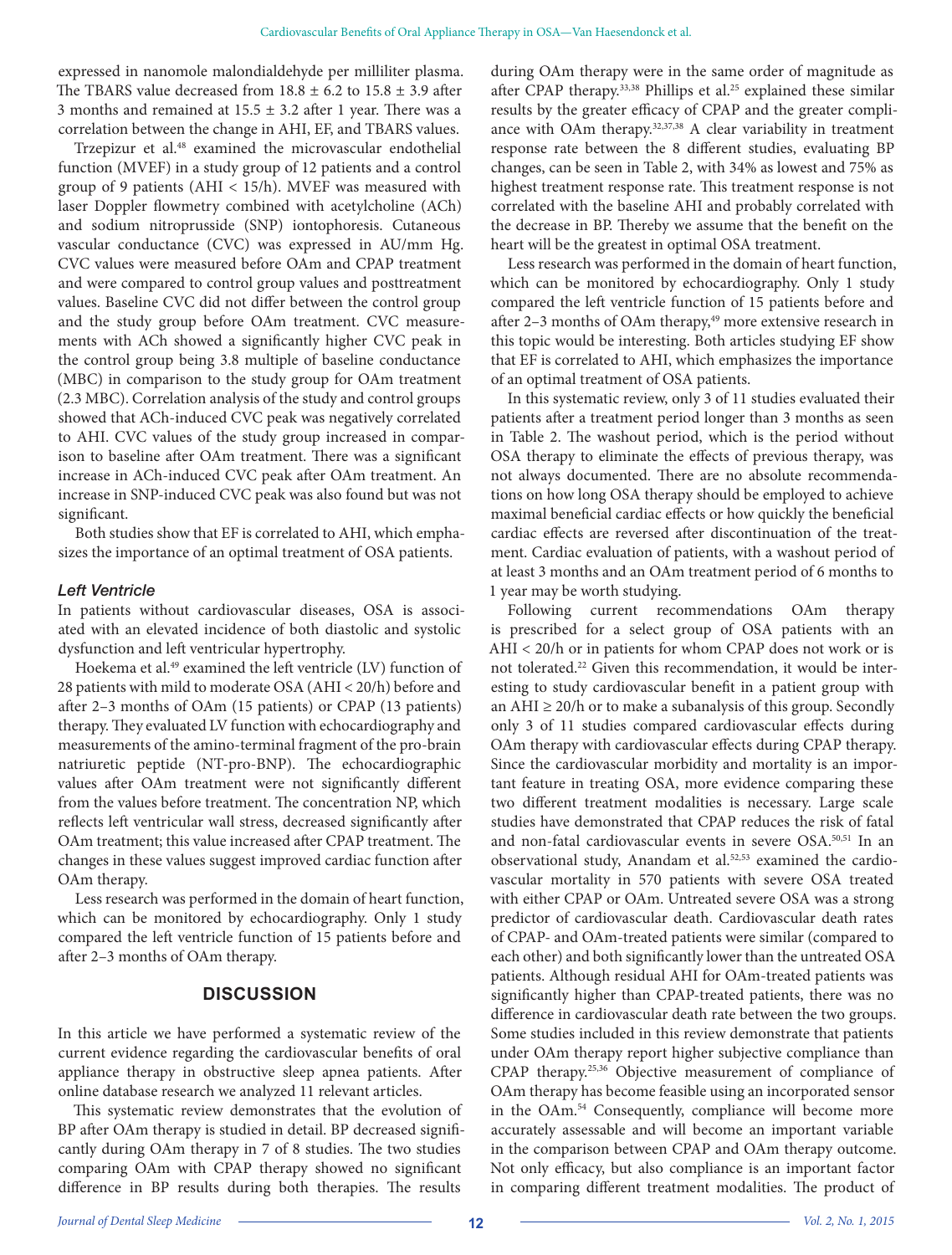efficacy and compliance can be formulated as the mean disease alleviation (MDA), as described by Vanderveken et al.<sup>54</sup> MDA can be a measure for the net effectiveness of a therapy. Even if CPAP is superior to OAm in reducing AHI, in terms of efficacy the MDA values of both CPAP and OAm therapy are in the same order of magnitude due to the higher compliance to OAm.

All this could be elucidated further by studying the cardiovascular benefits between 6 and 12 months of OAm therapy, including implementation of objective compliance measurement, as well as extensive cardiovascular follow-up of patients, and in patients with more severe OSA and in comparison with CPAP treatment.

## **CONCLUSION**

The results of this concise review indicate that OAm therapy provides a beneficial effect on the cardiovascular comorbidity in OSA patients. Improvement in BP, EF, and left ventricular function are proven in several independent studies. The studies comparing OAm therapy to CPAP therapy even illustrate that the reduction in BP values after both therapies might be of the same order of magnitude. This finding contrasts with the current recommendations for OSA treatment in which OAm therapy is prescribed for a select group of OSA patients with an AHI < 20/h or in patients for whom CPAP does not work or is not tolerated and calls for further research in this field.<sup>22</sup>

#### **REFERENCES**

- 1. Remmers JE, deGroot WJ, Sauerland EK, Anch AM. Pathogenesis of upper airway occlusion during sleep. *J Appl Physiol* 1978;44:931–8.
- 2. Somers VK, White DP, Amin R, et al. Sleep apnea and cardiovascular disease: an American Heart Association/American College of Cardiology Foundation Scientific Statement from the American Heart Association Council for High Blood Pressure Research Professional Education Committee, Council on Clinical Cardiology, Stroke Council, and Council on Cardiovascular Nursing. *Circulation* 2008;118:1080–111.
- 3. Shah NA, Yaggi HK, Concato J, Mohsenin V. Obstructive sleep apnea as a risk factor for coronary events or cardiovascular death. *Sleep Breath* 2010;14:131–6.
- 4. Peppard PE, Young T, Barnet JH, Palta M, Hagen EW, Hla KM. Increased prevalence of sleep-disordered breathing in adults. *Am J Epidemiol* 2013;177:1006–14.
- 5. Bradley TD, Floras JS. Sleep apnea and heart failure: Part I: obstructive sleep apnea. *Circulation* 2003;107:1671–8.
- 6. Bradley TD, Floras JS. Obstructive sleep apnoea and its cardiovascular consequences. *Lancet* 2009;373:82–93.
- 7. Stoohs R, Guilleminault C. Cardiovascular changes associated with obstructive sleep apnea syndrome. *J Appl Physiol* 1992;72:583–9.
- 8. Dyugovskaya L, Lavie P, Lavie L. Increased adhesion molecules expression and production of reactive oxygen species in leukocytes of sleep apnea patients. *Am J Respir Crit Care Med* 2002;165:934–9.
- 9. Ryan S, Taylor CT, McNicholas WT. Selective activation of inflammatory pathways by intermittent hypoxia in obstructive sleep apnea syndrome. *Circulation* 2005;112:2660–7.
- 10. Narkiewicz K, Montano N, Cogliati C, van de Borne PJ, Dyken ME, Somers VK. Altered cardiovascular variability in obstructive sleep apnea. *Circulation* 1998;98:1071–7.
- 11. Vanderveken OM, Boudewyns A, Ni Q, et al. Cardiovascular implications in the treatment of obstructive sleep apnea. *J Cardiovasc Transl Res* 2011;4:53–60.
- 12. Peppard PE, Young T, Palta M, Skatrud J. Prospective study of the association between sleep-disordered breathing and hypertension. *N Engl J Med* 2000;342:1378–84.
- 13. Lavie P, Herer P, Hoffstein V. Obstructive sleep apnoea syndrome as a risk factor for hypertension: population study. *BMJ* 2000;320:479–82.
- 14. Nieto FJ, Young TB, Lind BK, et al. Association of sleep-disordered breathing, sleep apnea, and hypertension in a large community-based study. *JAMA* 2000;283:1829–36.
- 15. Davies RJO, Belt PJ, Roberts SJ, Ali NJ, Stradling JR. Arterial bloodpressure responses to graded transient arousal from sleep in normal humans. *J Appl Pysiol* 1993;74:1123–30.
- 16. Sullivan CE, Issa FG, Berthon-Jones M, Eves L. Reversal of obstructive sleep apnoea by continuous positive airway pressure applied through the nares. *Lancet* 1981;1:862–5.
- 17. Grote L, Hedner J, Grunstein R, Kraiczi H. Therapy with nCPAP: incomplete elimination of sleep related breathing disorder. *Eur Respir J* 2000;16:921–7.
- 18. Vanderveken OM. How to treat patients that do not tolerate continuous positive airway pressure. *Breathe* 2010;7:1–11.
- 19. Sutherland K, Vanderveken OM, Tsuda H, et al. Oral appliance treatment for obstructive sleep apnea: an update. *J Clin Sleep Med* 2014;10:215–27.
- 20. Marklund M, Verbraecken J, Randerath W. Non-CPAP therapies in obstructive sleep apnoea: mandibular advancement device therapy. *Eur Respir J* 2012;39:1241–7.
- 21. Schwarting S, Huebers U, Heise M, Schlieper J, Hauschild A. Position paper on the use of mandibular advancement devices in adults with sleep-related breathing disorders. A position paper of the German Society of Dental Sleep Medicine (Deutsche Gesellschaft Zahnaerztliche Schlafmedizin, DGZS). *Sleep Breath* 2007;11:125–6.
- 22. Kushida CA, Morgenthaler TI, Littner MR, et al. Practice parameters for the treatment of snoring and obstructive sleep apnea with oral appliances: an update for 2005. *Sleep* 2006;29:240–3.
- 23. Elliott WJ. Circadian variation in the timing of stroke onset: a metaanalysis. *Stroke* 1998;29:992–6.
- 24. Cistulli PA, Gotsopoulos H, Marklund M, Lowe AA. Treatment of snoring and obstructive sleep apnea with mandibular repositioning appliances. *Sleep Med Rev* 2004;8:443–57.
- 25. Phillips CL, Grunstein RR, Darendeliler MA, et al. Health outcomes of continuous positive airway pressure versus oral appliance treatment for obstructive sleep apnea. *Am J Respir Crit Care Med* 2013;187:879–87.
- 26. Dieltjens M, Braem MJ, Vroegop AV, et al. Objectively measured vs selfreported compliance during oral appliance therapy for sleep-disordered breathing. *Chest* 2013;144:1495–502.
- 27. Vanderveken OM, Braem MJ, Dieltjens M, De Backer WA, Van de Heyning PH. Objective measurement of the therapeutic effectiveness of continuous positive airway pressure versus oral appliance therapy for the treatment of obstructive sleep apnea. *Am J Respir Crit Care Med* 2013;188:1162.
- 28. Meoli AL, Casey KR, Clark RW, et al. Hypopnea in sleep-disordered breathing in adults. *Sleep* 2001;24:469–70.
- 29. Gotsopoulos H, Kelly JJ, Cistulli PA. Oral appliance therapy reduces blood pressure in obstructive sleep apnea: a randomized, controlled trial. *Sleep* 2004;27:934–41.
- 30. Cohen BL. Lung cancer risk from residential radon: meta-analysis of eight epidemiologic studies. *J Natl Cancer Inst* 1997;89:664; author reply 664–5.
- 31. Barnes M, McEvoy RD, Banks S, et al. Efficacy of positive airway pressure and oral appliance in mild to moderate obstructive sleep apnea. *Am J Respir Crit Care Med* 2004;170:656–64.
- 32. Yoshida K. Effect on blood pressure of oral appliance therapy for sleep apnea syndrome. *Int J Prosthodont* 2006;19:61–6.
- 33. Otsuka R, de Almeida FR, Lowe AA, Linden W, Ryan F. The effect of oral appliance therapy on blood pressure in patients with obstructive sleep apnea. *Sleep Breath* 2006;10:29–36.
- 34. Andren A, Sjoquist M, Tegelberg A. Effects on blood pressure after treatment of obstructive sleep apnoea with a mandibular advancement appliance - a three-year follow-up. *J Oral Rehab* 2009;36:719–25.
- 35. Andren A, Hedberg P, Walker-Engstrom ML, Wahlen P, Tegelberg A. Effects of treatment with oral appliance on 24-h blood pressure in patients with obstructive sleep apnea and hypertension: a randomized clinical trial. *Sleep Breath* 2013;17:705–12.
- 36. Lam B, Sam K, Mok WY, et al. Randomised study of three non-surgical treatments in mild to moderate obstructive sleep apnoea. *Thorax* 2007;62:354–9.
- 37. Lavie L, Vishnevsky A, Lavie P. Evidence for lipid peroxidation in obstructive sleep apnea. *Sleep* 2004;27:123–8.